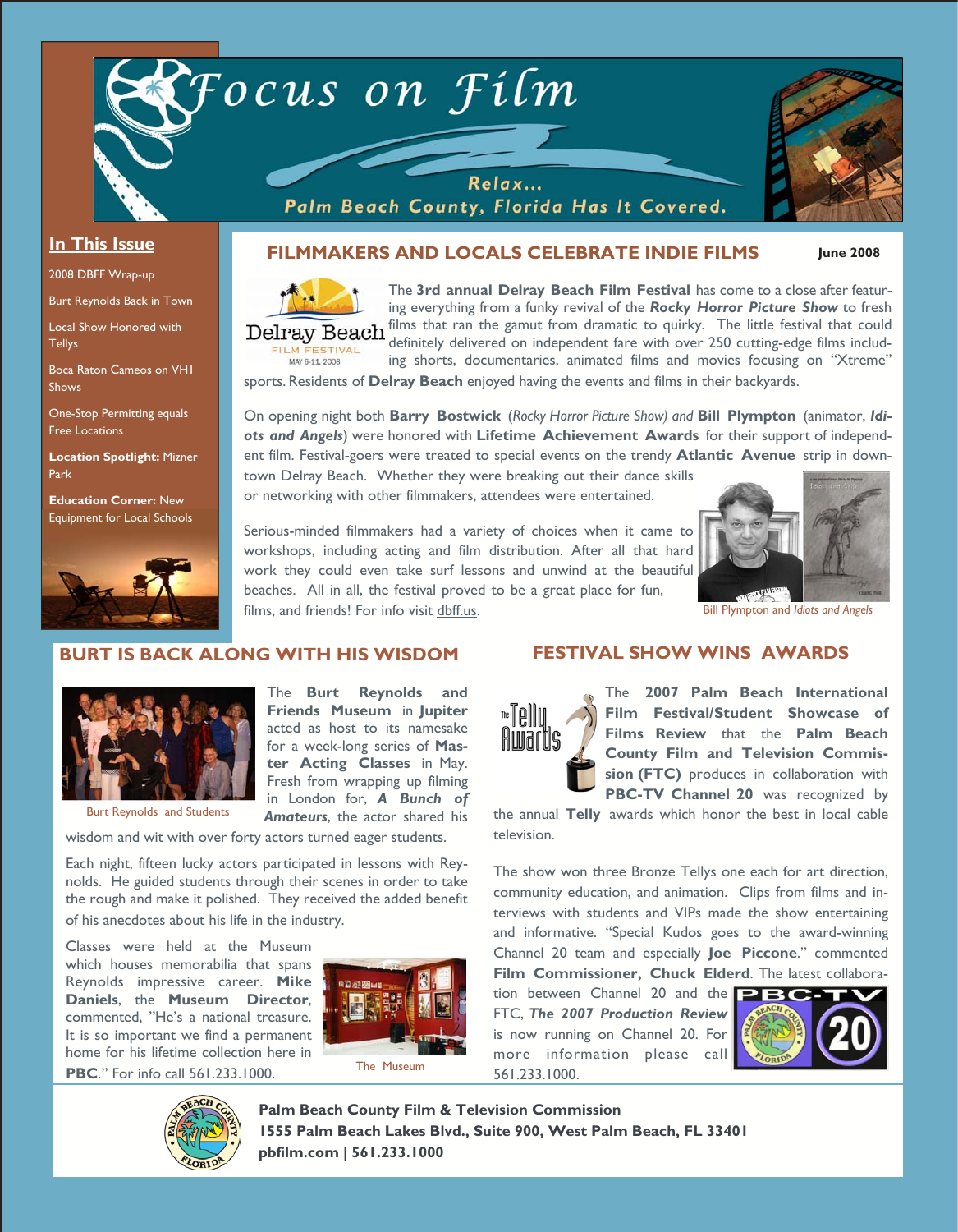## **ONE-STOP PERMITTING PROVIDES HASSLE AND FEE FREE LOCATIONS**



In **Palm Beach County (PBC)**, **One-Stop Permitting** provides beautiful, unique locations without the worry of location fees. The permitting process runs entirely through the **Palm Beach County Film and Television Commission** which permits these fantastic locations for free.

The locations range from bridges to hip downtowns like **CityPlace** in **West Palm Beach** which has been used for everything from feature films to fashion shoots. The permits also allow your production company to utilize beautiful beaches, such as **Singer Island** in **Riviera Beach**, which was just used by **B.E.T.** for their annual *Spring Bling* musical extravaganza.



Area parks provide diverse backdrops like the **Morikami Museum and Japanese Gar-**Morikami Museum CityPlace **dens** in **Delray Beach**.

Even hard to access locations such as prisons and courthouses can be found as part of One-Stop Permitting. One such location, the newly renovated **1916 Courthouse** in West Palm Beach is very film friendly and would be great for a courtroom drama. For 1916 Courthouse more information about One-Stop Permitting call 561.233.1000. Singer Island Beach





### **BOCA RATON CAMEOS ON VH1 SHOWS**



**VH1** recently came to PBC to film segments for two different shows. *Where are*  they Now, a show that revisits artists' pasts, was here to film **Megan Hauser-**

**man**, one of the stars of *Rock of Love II* with **Bret Michaels**. The crew from **51 Minds Entertainment** followed the reality starlet around her hometown of Boca Raton and shot at locations such as **Mizner Park** and the beach at **South Inlet Park**.

The second show, *Hogan Knows Best*, produced by **Pink** 

**Sneakers** follows the lives of Hulk Hogan and his family. His daughter Brooke spent three days at **FAU** in **Boca Raton** as she wrestled with the idea of becoming a student there. The aspiring singer with her entourage in tow toured the campus and attended a pep rally which will be showcased on an upcoming episode of *Hogan* 



Knows Best this summer. For info visit vhl.com.



"Now that bike week is over we can breathe around here!" said **Joe Capicotti**, producer of *2xtreem* whose bikes were a huge success. The local

TV series is shown on over nine cable networks and is looking to move to a larger network soon.

**2XTREEM REVS UP FOR A NEW AUDIENCE** 

Bike week was just one arena for the show's hot custom built bikes. The show builds bikes for stars like **Jason Bonham** and most recently for **NASCAR** champion, **Jimmie Johnson**. For more information please call 561.233.1000.



Jimmie Johnson's Bike

## **AUTEURS EFFORT REWARDED**



**Aaron Wells** of **Silver Beach Productions, Inc.** and **Suzanne L. Niedland** of **BusEye Films, LLC** have been honored for their production *What is Art?* at the **28th Annual Telly Awards** with a **Silver Telly**.

Suzanne, Michael, and Aaron

The program was for the opening of **NOVA 535** in St. Petersburg, where the filmmakers explored the question "What is art?" through interviews with area artists featured at the facility's grand opening along with venue owner **Michael S. Novilla**. Original music was provided by celebrated hip-hop DJ and recording artist

**DJ Zeph** and **Wide Hive Records**.

This is Niedland's first Telly Award; it's Wells' 14th. This is the second project on which Niedland and Wells have collaborated. Their first, *Opportunity Knocks* starring **Tristan Rogers**, won a **CINE Golden Eagle**. For info call 561.233.1000.



Nova 535

## **PALM BEACH ROX SOUTH FLORIDA**

**Palm Beach Rox**, the 30-minute television show that features information on celebrities, nightlife, shopping, and more with a unique **Palm Beach** flair, is premiering from **Broward County** to **the Keys**.



Palm Beach viewers have watched for the last four years as host **Roxanna "Rox" Cella** has taken them to the most exclusive events in Palm Beach and around the United States in hot spots such as New York City, the Hamptons, and Las Vegas. Now viewers across South Florida can enjoy the diverse offerings of the show. Each show airs four times a week for a one-month period, offering potential viewers several chances to watch. For information call 561.776.0277.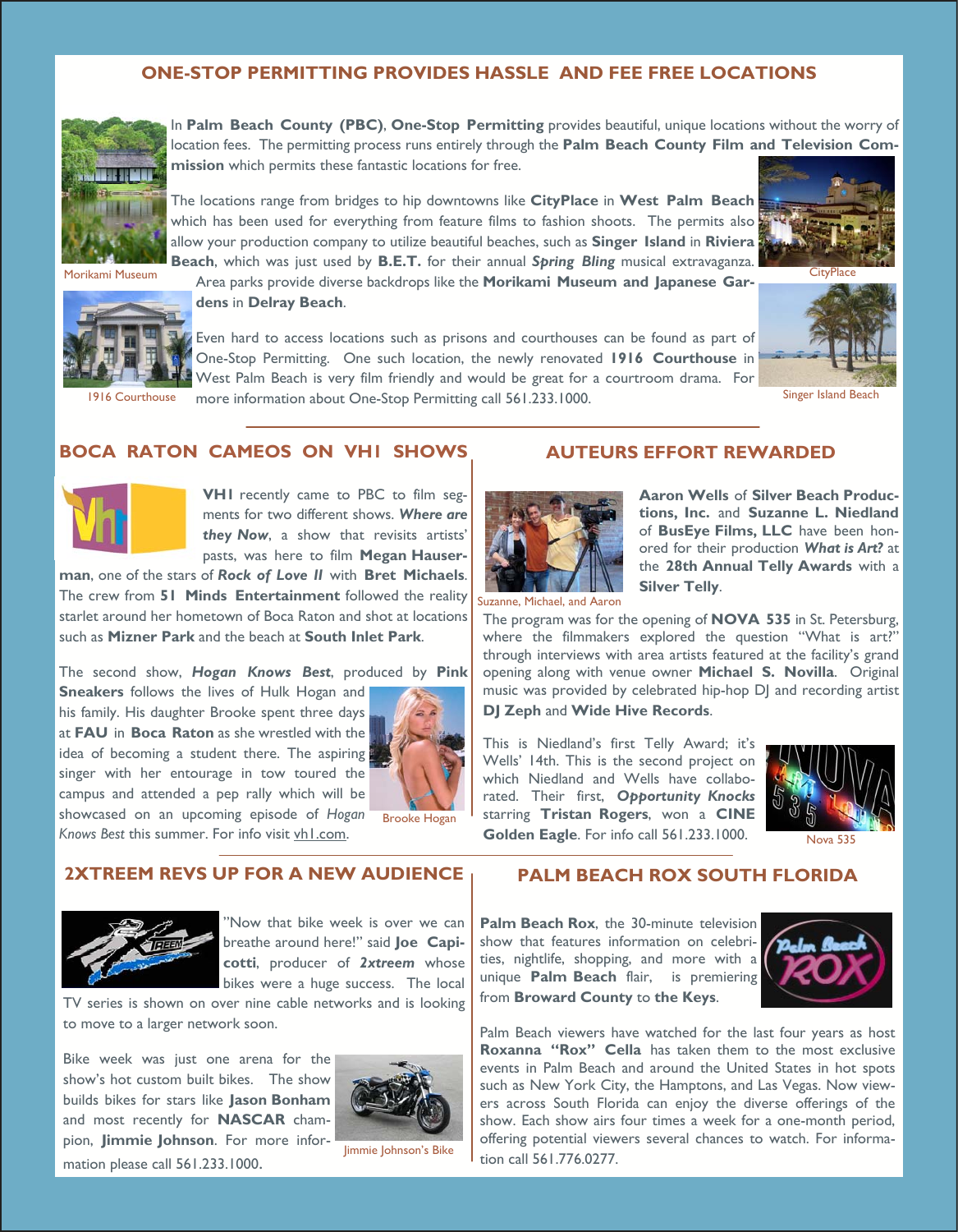## **EDUCATION CORNER: NEW EQUIPMENT ON THE HORIZON FOR AREA SCHOOLS**



The school year may be coming to a close, but the work has just begun for some. Updating **Palm Beach County (PBC)** Film and TV programs at area schools has become the mission of **Ricardo Hall**, the **Film and Video Technology Specialist** hired by the **Palm Beach County Film and Television Commission**. The all encompassing task includes re-configuring and repairing existing facilities, deleting broken/un-repairable pieces of equipment, and adjusting/configuring existing systems accordingly at each high school. After a thorough assessment of what needs to be added, Hall submitted a com-



Sony HVR-HD 1000U

prehensive list of recommended equipment for purchase, and the **Media Sub-Committee of the Career Education Business Leadership Committee (CEBLC) of the PBC School District** approved the list.

The equipment includes three state of the art high-def cameras. The **Sony HVR-HD1000U** is a shoulder mounted high-def camera that boasts **Steady Shot Image Stabilization** to help with those more challenging situations, and it also allows for high def recording on standard MiniDV tapes. The new equipment also includes four new **JVC SR-DVM600US** video recorders. These versatile decks are a three-in-one re-



corder that accommodate the all-digital formats of MiniDV, 40GB HDD, and DVD in a compact package complete with various editing and dubbing capabilities. With these much-needed additions and new battery and mic options, future PBC filmmakers will have access to everything they need to continue to produce high quality films. For more information, please call 561.233.1000.

## **CHANNEL WILL ENTICE VISITORS**



The **Palm Beach Visitor's Channel** is set to broadcast into major hotels like the **Jupiter Beach Resort and Spa** in **Jupiter** and the **Hilton** on **Singer Island** beginning this Fall, 24 hours a day.

"A channel such as this is long overdue in PBC, and we've designed this program with the hotel guest in mind to showcase PBC in the best way possible," explained **David Goldman**, the **Executive Producer** of the channel. In Palm Beach County, there are more than 16,000 guest rooms at more than 200 hotels. The channel provides a valuable link between the visitor, the hotel and all the local attractions**.** The programs include elements of history, travel, food, discovery, music, and whimsy*.* For information please visit PBVC.net.

# **DESIGNER DRESSES THE STARS**

**Wendy Roberts** has an eye for fashion and finds that her clients appreciate it. From showing off her creations to the costume designer for the hit **CBS** series, *Cane* to negotiating being featured in the **Farley Brothers'**  new movie, and **Carmen Electra** and **Tracey Bingham's** new show on **HBO**, this



local designer knows her hard work and perseverance payoff.

Because of her hard work and word of mouth, Roberts' **Amanda Adams** Couture is being seen everywhere! Her unique flare has attracted the eye of such stars as **Nicey Nash**, **Bai Ling**, and **Mimi Rogers**. The entire line of glitz and glamour denim and who is wearing them can be seen on Roberts' website. For more information please visit aacouture.com.

## **PBS PICKS UP DOC FROM LOCAL**



The award winning documentary *Miss Lil's Camp* about author and integrationist Lillian Smith will be distributed to public broadcasting stations (**PBS**) through **National Educational Telecommunications Association** (**NETA**) with **WXEL West Palm Beach** as its pre-

senting station.

"I have always had the goal of having *Miss Lil's Camp* broadcast premiere on PBS, so I am thrilled at the distribution," explained Suzanne Niedland, producer and co-director. To see *Miss Lil's Camp* on your local PBS stations, let them know that the film will be available to download on June 8th through NETA. For info visit misslilscamp.com.

### **FICTITIOUS RESIDENTS STAR IN SERIES**



Yet another show that draws on the uniqueness of life in **Palm Beach**! *Surviving the Filthy Rich* centers on Megan, played by **JoAnna Garcia**, who gets fired from her magazine job and

becomes a live-in tutor to the twin granddaughters of a cosmetics mogul in the town of Palm Beach.

The new series, which will run on **The CW**, is the result of a collaborative effort from **Alloy Entertainment** in association with **Warner Brothers Television** and **Paramount Network Television**. The show will film primarily in California with occasional visits to **Palm Beach County**. For more information please visit cwtv.com.